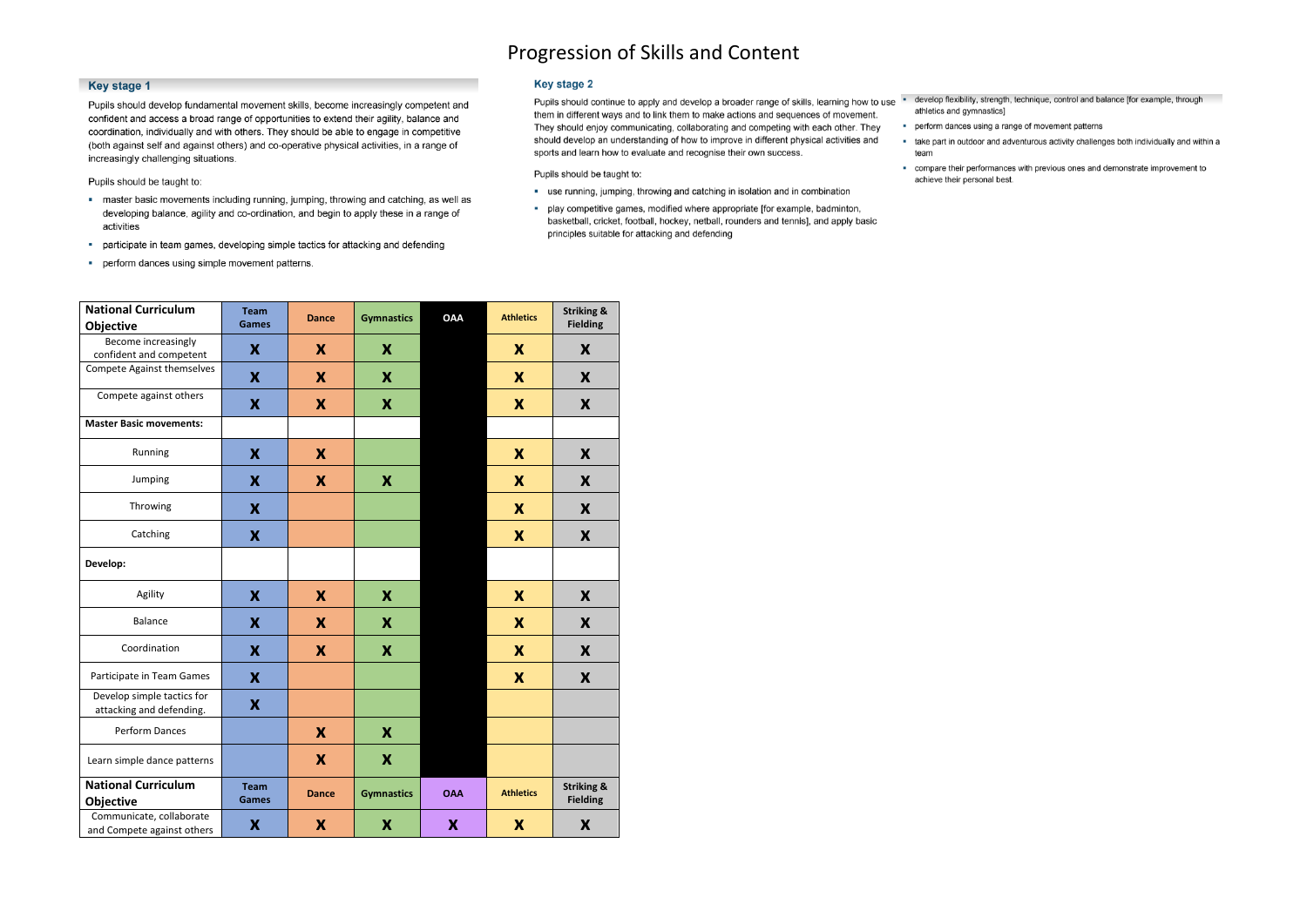| Pupils should be taught to<br>use in combination and<br>isolation:                                                    |   |   |   |   |   |   |
|-----------------------------------------------------------------------------------------------------------------------|---|---|---|---|---|---|
| Running                                                                                                               | X |   | X | X | X | X |
| Jumping                                                                                                               | X | X | X | X | X | X |
| Throwing                                                                                                              | X |   |   |   | X | X |
| Catching                                                                                                              | X |   |   |   | X | X |
| Plat competitive games such<br>as:                                                                                    |   |   |   |   |   |   |
| Basketball, Cricket, Football,<br>Hockey, Netball, Rounder's<br>and Tennis                                            | X |   |   |   | X | X |
| Apply Basic Techniques for<br><b>Attacking and Defending</b>                                                          | X |   |   |   |   |   |
| Develop Flexibility, Strength,<br><b>Control and Balance</b>                                                          | X | X | X | X | X | X |
| Perform Dances Using a<br>Range of Movement<br>Patterns                                                               | X | X | X | X | X | X |
| <b>Take Part in Outdoor and</b><br><b>Adventurous Activity</b><br><b>Challenges:</b>                                  |   |   |   |   |   |   |
| Individually                                                                                                          |   |   |   | X |   |   |
| As Part of a Team                                                                                                     |   |   |   | X |   |   |
| Compare their performances<br>with previous ones and<br>demonstrate improvement<br>to achieve their personal<br>best. | X | X | X | X | X | X |

|            |             | FS <sub>2</sub>       | Year 1                           | Year 2                        | Year <sub>3</sub>        | Year 4                   | Year 5                        | Year 6                       |
|------------|-------------|-----------------------|----------------------------------|-------------------------------|--------------------------|--------------------------|-------------------------------|------------------------------|
|            |             | Can stop a ball using | Can kick a ball with either foot | Maintain possession of a ball | Maintain possession of a | Maintain possession of a | Maintain possession of a ball | Maintain possession of a ba  |
|            | <b>Spo</b>  | the instep of either  | using the instep to a static     | whilst travelling             | ball whilst travelling   | ball whilst travelling   | whilst travelling             | while travelling             |
|            | rt          | foot.                 | target                           | demonstrating control (using  | demonstrating control    | demonstrating control    | demonstrating control         | demonstrating control (usin  |
| <b>TEA</b> |             |                       |                                  | feet).                        | (pivoting).              | (carrying a ball)        | (bouncing).                   | a stick).                    |
| <b>GA</b>  | <b>Spe</b>  | Can throw a ball up   | Catch a large ball using bucket  | Can catch a large ball using  | Can catch a ball in two  | Can catch a ball in two  | Can catch a ball in two hands | Can stop a hockey ball using |
|            | cific       | to themselves and     | and lid action from a static     | bucket and lid action whilst  | hands using wide hand    | hands using wide hand    | using wide hand grip at       | stick                        |
| <b>MES</b> | <b>Skil</b> | catch it              | position                         | moving                        | grip                     | grip whilst moving       | different heights             |                              |
|            |             | Bounce a ball with 2  | Can pass a large ball using a    | Can pass a large ball using a | Can pass a ball whilst   | Can throw a ball         | Can pass a ball whilst moving | Can pass a hockey ball using |
|            |             | hands                 | double under hand throw/         | double under hand throw/      | static using a range of  | backwards and sideways   | using a range of throws       | stick                        |
|            | Exe         |                       | bounce pass to a static target   | bounce pass to a moving       | throws (underarm,        |                          | (underarm, bounce pass,       |                              |
|            |             |                       |                                  | target                        |                          |                          |                               |                              |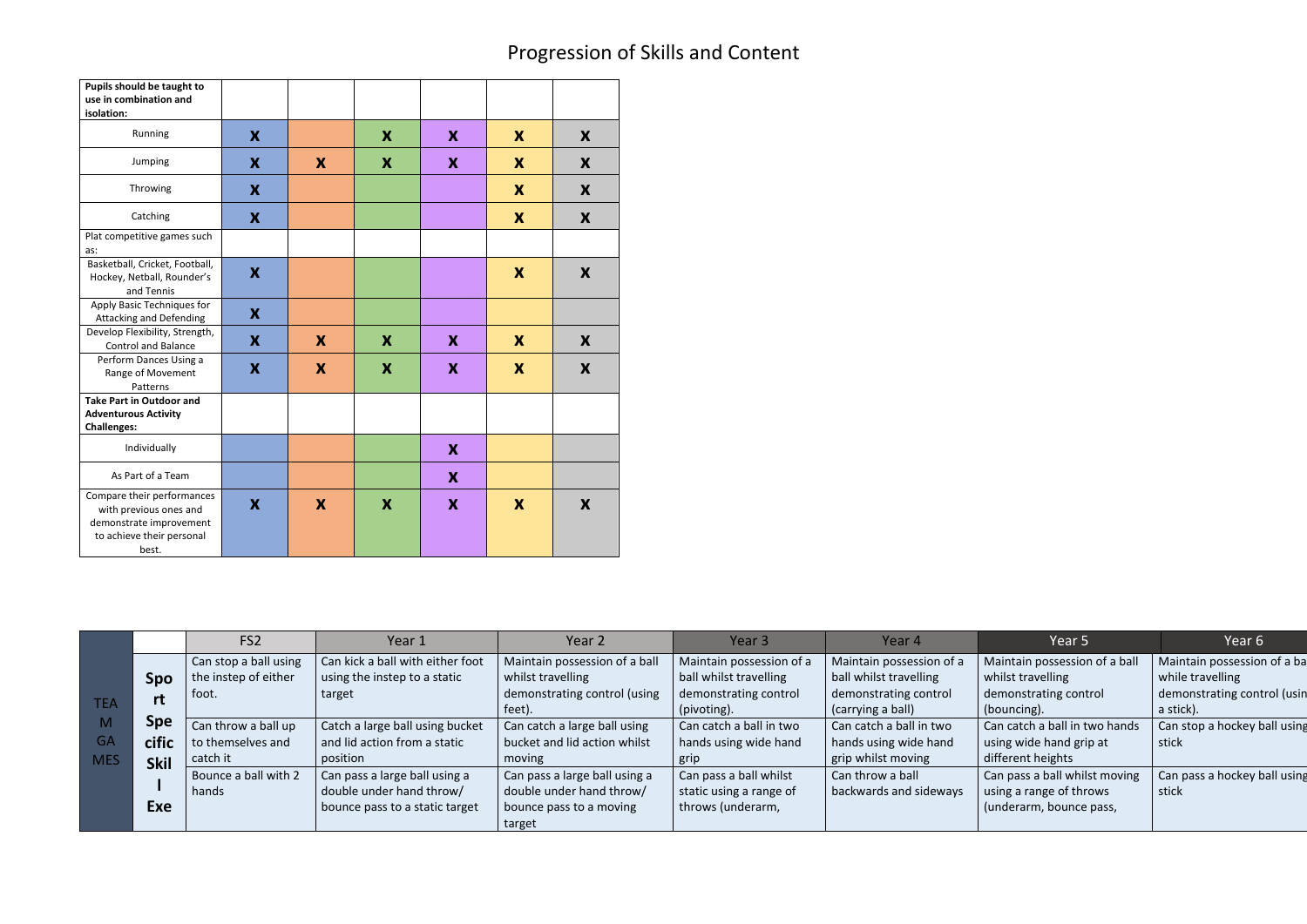| cuti<br>on                                   |                                                        |                                                      |                                                                                                      | bounce pass, chest pass,<br>overhead 1/2 handed)                                                                  |                                                                                                         | chest pass, overhead 1/2<br>handed)                                                                                             |                                                                                                              |
|----------------------------------------------|--------------------------------------------------------|------------------------------------------------------|------------------------------------------------------------------------------------------------------|-------------------------------------------------------------------------------------------------------------------|---------------------------------------------------------------------------------------------------------|---------------------------------------------------------------------------------------------------------------------------------|--------------------------------------------------------------------------------------------------------------|
| <b>Att</b><br>acki                           | Can move in a chosen<br>direction                      | Can use space in a game                              | Can pass to someone in space                                                                         | Can select the right pass                                                                                         | Can attack in a 2vs1<br>situation                                                                       | Can attack in a 2vs2 situation                                                                                                  | Can create a strategy to<br>attack as a team and evalual<br>this.                                            |
| ng<br><b>VS</b><br><b>Def</b><br>end<br>ing  | Can co-ordinate my<br>body to stay still in a<br>space | Can stay in a zone during game                       | Can understand the roles of<br>attackers and defenders                                               | Can mark a player when<br>not in possession                                                                       | Can put pressure on an<br>opposition player to<br>intercept possession                                  | Can mark in front and behind<br>a player                                                                                        | Can channel an attacker                                                                                      |
| <b>Com</b><br>peti                           |                                                        | Can follow simple rules and<br>instructions in games | Can understand invasion<br>games with 3 or more basic<br>rules.                                      | Can identify and follow rules to team games                                                                       |                                                                                                         | Can correctly apply rules to officiate games                                                                                    |                                                                                                              |
| ng<br>$\boldsymbol{8}$<br>Perf<br>orm<br>ing | Can stop and go<br>when instructed                     | Design a simple game                                 | Children are beginning to<br>demonstrate: fairness,<br>consideration, respect,<br>motivation skills. | Children demonstrate: fairness, consideration,<br>respect, motivation skills when participating in team<br>games. |                                                                                                         | Can understand and allocate individual roles and<br>responsibilities fairly and demonstrate sportsmanship to help<br>team mates |                                                                                                              |
| Eva<br><b>luat</b><br>ion                    | Talk about what they<br>did well                       | Begin to say how they could<br>improve               | Can suggest how a partner<br>could improve                                                           | Can describe how their<br>performance has<br>improved                                                             | Watch, describe and<br>evaluate the effectiveness<br>of performances, giving<br>ideas for improvements. | Explain why they have used<br>particular skills or techniques,<br>and the effect they have had<br>on their performance.         | Thoroughly evaluate their<br>own and others' work,<br>suggesting thoughtful and<br>appropriate improvements. |

| Yeah<br>Year.<br>Year 5<br>rear (<br>vear.<br>Edl <sup>1</sup><br>ਾ ੨੦. |
|-------------------------------------------------------------------------|
|-------------------------------------------------------------------------|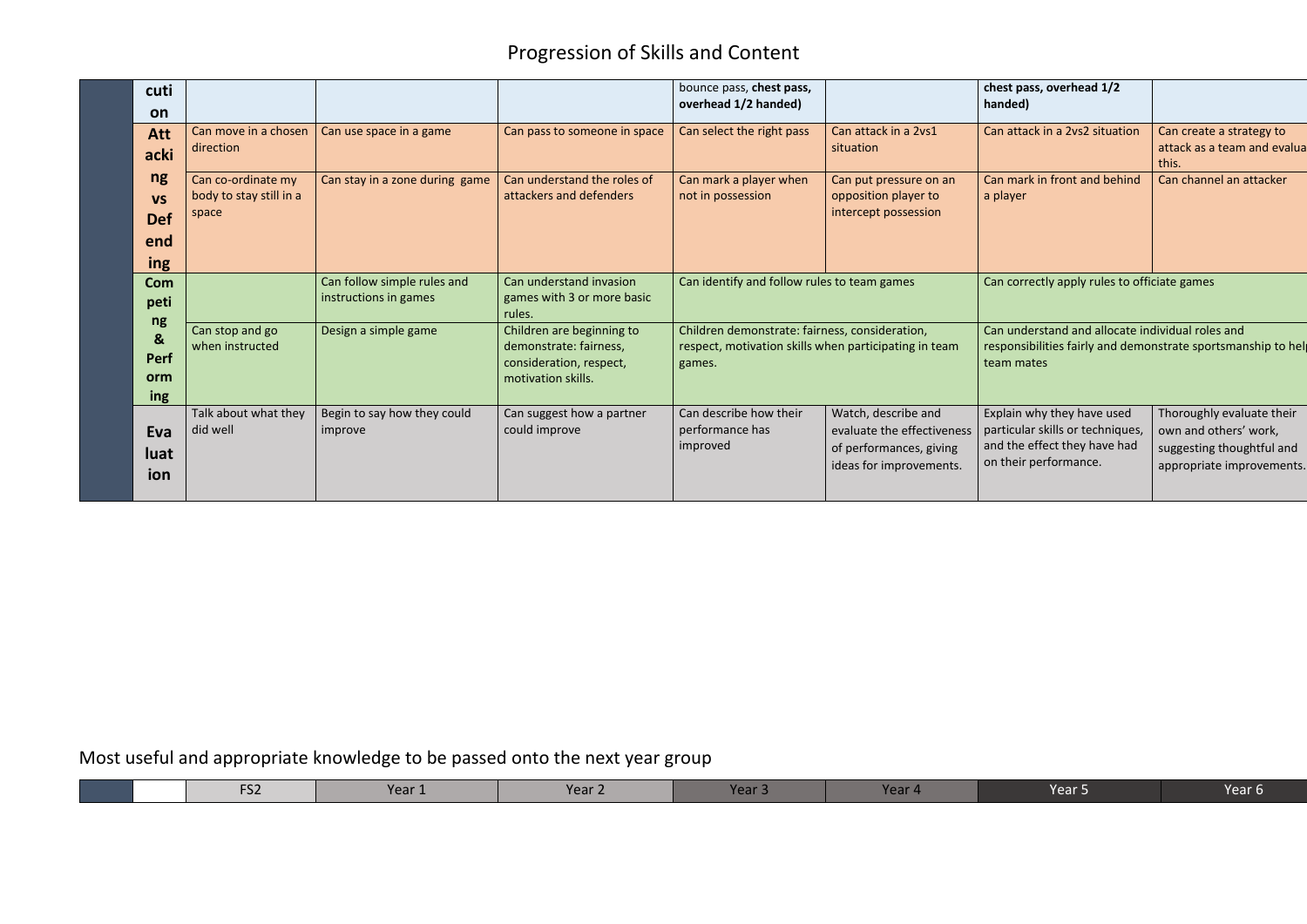| <b>TEA</b>                   | <b>Spo</b><br>rt<br><b>Spe</b><br><b>cific</b><br><b>Skil</b><br>Exe<br>cuti<br>on<br><b>Att</b><br>acki<br>ng<br><b>VS</b> | Can stop a ball using<br>the instep of either<br>foot.<br>Can throw a ball up<br>to themselves and<br>catch it<br>Bounce a ball with 2<br>hands<br>Can move in a chosen<br>direction<br>Can co-ordinate my<br>body to stay still in a | Can kick a ball with either foot<br>using the instep to a static<br>target<br>Catch a large ball using bucket<br>and lid action from a static<br>position<br>Can pass a large ball using a<br>double under hand throw/<br>bounce pass to a static target<br>Can use space in a game<br>Can stay in a zone during game | Maintain possession of a ball<br>whilst travelling<br>demonstrating control (using<br>feet).<br>Can catch a large ball using<br>bucket and lid action whilst<br>moving<br>Can pass a large ball using a<br>double under hand throw/<br>bounce pass to a moving<br>target<br>Can pass to someone in space<br>Can understand the roles of<br>attackers and defenders | Maintain possession of a<br>ball whilst travelling<br>demonstrating control<br>(pivoting).<br>Can catch a ball in two<br>hands using wide hand<br>grip<br>Can pass a ball whilst<br>static using a range of<br>throws (underarm,<br>bounce pass, chest pass,<br>overhead 1/2 handed)<br>Can select the right pass<br>Can mark a player when<br>not in possession | Maintain possession of a<br>ball whilst travelling<br>demonstrating control<br>(carrying a ball)<br>Can catch a ball in two<br>hands using wide hand<br>grip whilst moving<br>Can throw a ball<br>backwards and sideways<br>Can attack in a 2vs1<br>situation<br>Can put pressure on an<br>opposition player to | Maintain possession of a ball<br>whilst travelling<br>demonstrating control<br>(bouncing).<br>Can catch a ball in two hands<br>using wide hand grip at<br>different heights<br>Can pass a ball whilst moving<br>using a range of throws<br>(underarm, bounce pass,<br>chest pass, overhead 1/2<br>handed)<br>Can attack in a 2vs2 situation<br>Can mark in front and behind<br>a player | Maintain possession of a ba<br>while travelling<br>demonstrating control (usin<br>a stick).<br>Can stop a hockey ball using<br>stick<br>Can pass a hockey ball using<br>stick<br>Can create a strategy to<br>attack as a team and evalual<br>this.<br>Can channel an attacker |
|------------------------------|-----------------------------------------------------------------------------------------------------------------------------|---------------------------------------------------------------------------------------------------------------------------------------------------------------------------------------------------------------------------------------|-----------------------------------------------------------------------------------------------------------------------------------------------------------------------------------------------------------------------------------------------------------------------------------------------------------------------|--------------------------------------------------------------------------------------------------------------------------------------------------------------------------------------------------------------------------------------------------------------------------------------------------------------------------------------------------------------------|------------------------------------------------------------------------------------------------------------------------------------------------------------------------------------------------------------------------------------------------------------------------------------------------------------------------------------------------------------------|-----------------------------------------------------------------------------------------------------------------------------------------------------------------------------------------------------------------------------------------------------------------------------------------------------------------|-----------------------------------------------------------------------------------------------------------------------------------------------------------------------------------------------------------------------------------------------------------------------------------------------------------------------------------------------------------------------------------------|-------------------------------------------------------------------------------------------------------------------------------------------------------------------------------------------------------------------------------------------------------------------------------|
| M<br><b>GA</b><br><b>MES</b> | <b>Def</b><br>end<br>ing<br>Com<br>peti<br>ng<br>$\mathbf{g}$<br>Perf<br>orm<br>ing<br>Eva<br>luat                          | space<br>Can stop and go<br>when instructed<br>did well                                                                                                                                                                               | Can follow simple rules and<br>instructions in games<br>Design a simple game<br>Talk about what they $\vert$ Begin to say how they could<br>  improve                                                                                                                                                                 | Can understand invasion<br>games with 3 or more basic<br>rules.<br>Children are beginning to<br>demonstrate: fairness,<br>consideration, respect,<br>motivation skills.<br>Can suggest how a partner<br>could improve                                                                                                                                              | Can identify and follow rules to team games<br>Children demonstrate: fairness, consideration,<br>respect, motivation skills when participating in team<br>games.<br>Can describe how their<br>performance has<br>improved                                                                                                                                        | intercept possession<br>Watch, describe and<br>evaluate the effectiveness<br>of performances, giving                                                                                                                                                                                                            | Can correctly apply rules to officiate games<br>Can understand and allocate individual roles and<br>responsibilities fairly and demonstrate sportsmanship to help<br>team mates<br>Explain why they have used<br>particular skills or techniques,<br>and the effect they have had<br>on their performance.                                                                              | Thoroughly evaluate their<br>own and others' work,<br>suggesting thoughtful and                                                                                                                                                                                               |
|                              | ion                                                                                                                         |                                                                                                                                                                                                                                       |                                                                                                                                                                                                                                                                                                                       |                                                                                                                                                                                                                                                                                                                                                                    |                                                                                                                                                                                                                                                                                                                                                                  | ideas for improvements.                                                                                                                                                                                                                                                                                         |                                                                                                                                                                                                                                                                                                                                                                                         | appropriate improvements.                                                                                                                                                                                                                                                     |

| $  \sim$<br>vear.<br>ear !<br>rear<br>rear t<br>- - - - |
|---------------------------------------------------------|
|---------------------------------------------------------|

| Explain why they have used       | Thoroughly evaluate their |
|----------------------------------|---------------------------|
| particular skills or techniques, | own and others' work,     |
| ind the effect they have had     | suggesting thoughtful and |
| on their performance.            | appropriate improvements. |
|                                  |                           |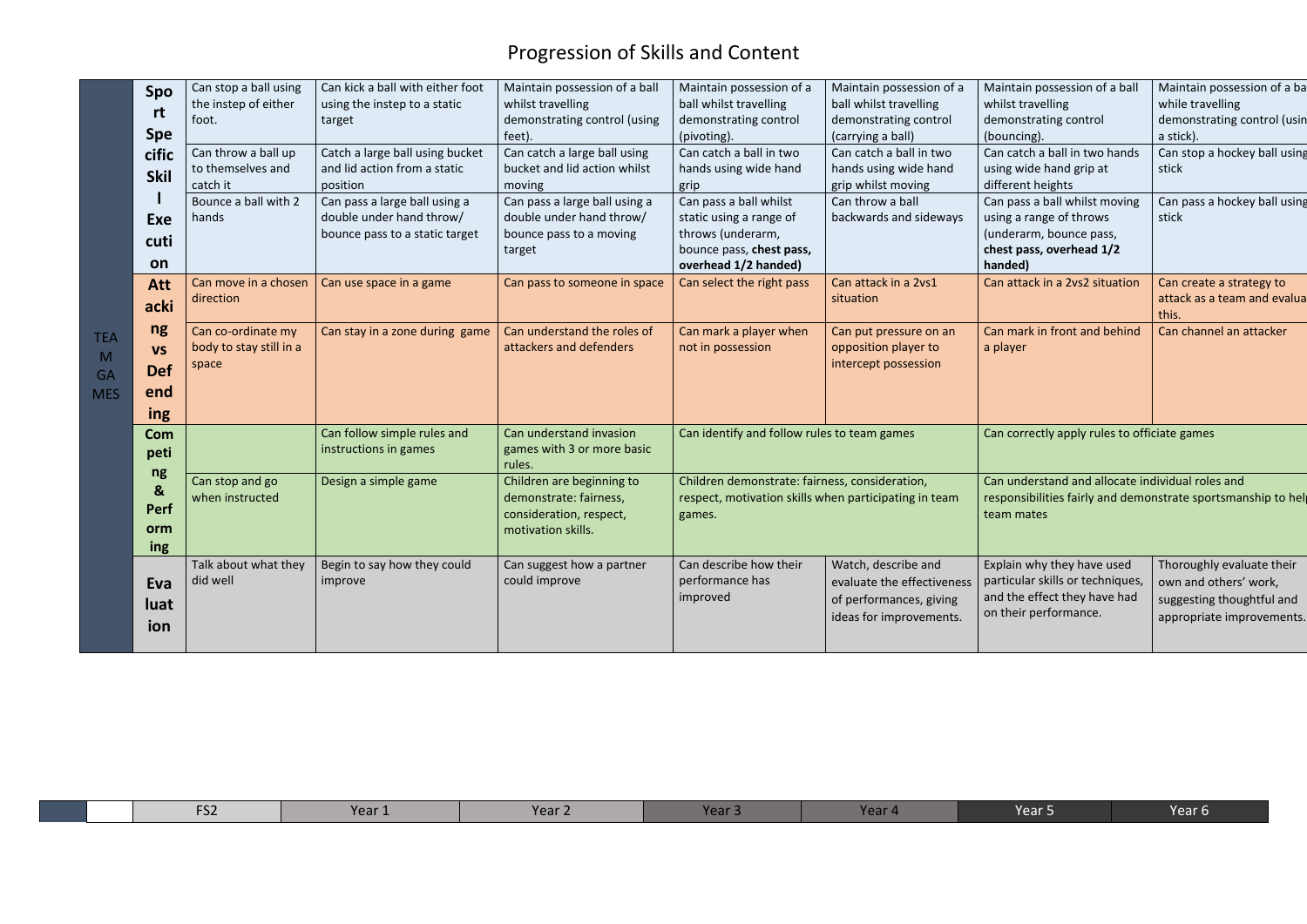|             | <b>Ti</b><br>mi<br>ng,                                           | Can move arms and legs<br>spontaneously to music           | Move spontaneously to music<br>showing some control and co-<br>ordination                    | Control actions to move in time<br>with familiar music                               | Dynamics- can explore<br>using different speeds                         | <b>Dynamics</b> - Begin to show<br>expression and energy in<br>movement to convey the<br>style of music | <b>Dyna</b><br>of ac                   |
|-------------|------------------------------------------------------------------|------------------------------------------------------------|----------------------------------------------------------------------------------------------|--------------------------------------------------------------------------------------|-------------------------------------------------------------------------|---------------------------------------------------------------------------------------------------------|----------------------------------------|
|             | <b>Dy</b><br>na<br>mi<br><b>CS</b><br>&<br><b>Rh</b><br>yth<br>m | Can count a beat of 8                                      | Choose and hold 2 shapes to<br>perform in a count of 8                                       | Can perform a movement on<br>every 2 <sup>nd</sup> beat in a count of 8              | Control actions to move in<br>time with a variety of<br>pieces of music | Perform an action on<br>every beat                                                                      | Can I<br>piece                         |
|             | <b>Us</b><br>e                                                   | Can stay in a space when<br>performing                     | Aware of other groups<br>performing in the same space                                        | Can move around the stage<br>without being a hindrance to<br>other groups            | Can move around the<br>whole stage during a<br>performance              | Can move around the<br>whole stage during a<br>performance                                              | Can I<br>indiv<br>the c                |
| $\Box$<br>a | of<br><b>Sp</b><br>ace                                           | Can find space without<br>colliding with another<br>child  | Can add a change of direction<br>to a dance                                                  | Can explore performing actions<br>at different heights                               | Can travel around the<br>stage in different<br>directions               | Can vary height of actions<br>in a performance                                                          | Can a<br>enha                          |
| n<br>C<br>e | Gr<br>ou<br>p<br><b>Wo</b><br>rk                                 | Can dance/ improvise<br>solo                               | Begin to interact as a duo (e.g.<br>holding hands, swapping<br>places, meeting and parting)  | Begin to interact as a<br>solo/duo/whole<br>group/mirroring                          | Interact as a solo/duo<br>/whole group/mirroring/<br>unison             | Interact as a solo/duo<br>/whole group/mirroring/<br>unison/canon                                       | Inter<br>/who<br>uniso                 |
|             | Da<br>nce                                                        | Can join together<br>different movements                   | Create a routine of at least 5<br>actions                                                    | Create a routine of at least 10<br>actions                                           | Create a routine lasting up<br>to 1 minute                              | Create a routine lasting up<br>to 2 minutes                                                             | Crea                                   |
|             | <b>Ro</b><br>uti<br>nes                                          | Can copy a movement<br>shown by an adult                   | Can think of own actions to<br>perform in a dance routine                                    | Can think of a starting and<br>ending pose to frame a dance<br>sequence              | Can interpret the emotion<br>of a piece of music                        | Can portray the emotion<br>of the music by changing<br>body shape/size of actions                       | Can<br>audi<br>balar                   |
|             | &<br><b>Act</b><br>ion<br>S                                      | Travel rhythmically on<br>feet e.g. skipping or<br>hopping | Begin to perform basic<br>movements: turns, travel<br>(forwards, backwards, side to<br>side) | Use twists, jumps, turns,<br>jumps, travel<br>(forwards, backwards, side to<br>side) | Can use stretches twists,<br>turns, jumps, travel                       | Can use stillness, stretches<br>twists, turns, jumps, travel                                            | Can I<br>stret<br>jump                 |
|             | Eva<br>lua<br>tio<br>n                                           | Can talk about what they<br>have done                      | Can begin to say how they can<br>improve                                                     | Appreciate watching a partner's<br>dance and suggest how to<br>improve it            | Can describe how their<br>performance has improved                      | Watch, describe and<br>evaluate the effectiveness<br>of performances, giving<br>ideas for improvements. | Expla<br>used<br>tech<br>they<br>perfo |

amics - can use different speeds, energy and force ctions to match the music. match specific dance moves to the rhythm of a e of music use the stage space effectively as both an ridual and as a group to enhance the story telling of dance. alter the height, direction and body shape to ance the story telling of the dance ract as a solo/duo/*trio* ole group/mirroring/ on/canon/ *contrast* Can Interact as a solo/duo/*trio* /whole group/mirroring/ unison/canon/ *contrast within a whole class performance* ate a routine lasting the length of a piece of music create a dance routine that tells a story to the ience, using flexibility, strength, control, and nce use **slides**, stillness, tches twists, turns, ps and travel Can use slides, stillness, stretches twists, turns, jumps, travel and **gestures** ain why they have I particular skills or niques, and the effect have had on their ormance. Thoroughly evaluate their own and others' work, suggesting thoughtful and appropriate improvements.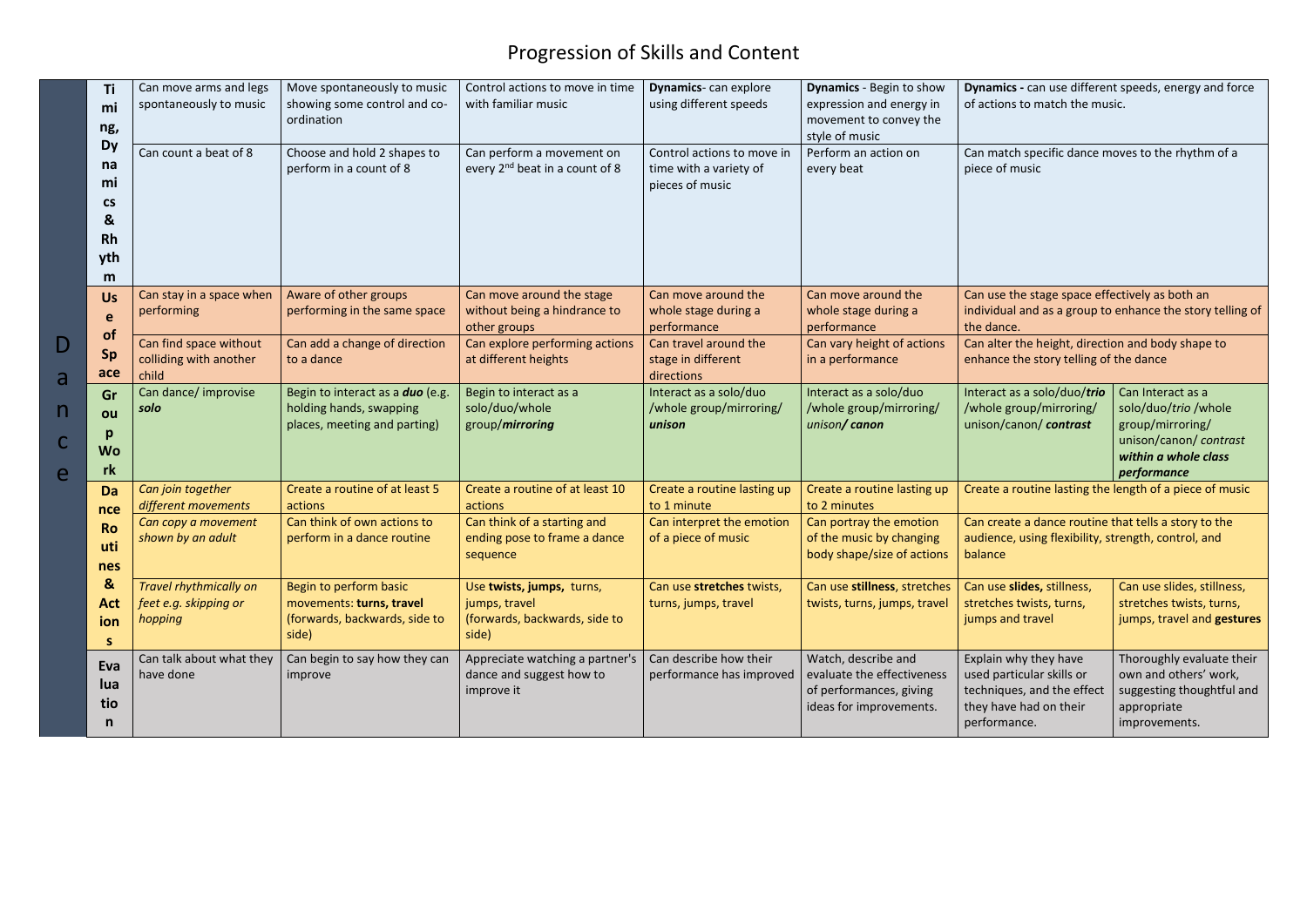|                                                              | FS <sub>2</sub>                                        | Year 1                                                                                         | Year 2                                                                        | Year <sub>3</sub>                                                                                                                      | Year 4                                                                                                                                            | Year 5                                                                                                                                                   | Year 6                                                                                                                         |
|--------------------------------------------------------------|--------------------------------------------------------|------------------------------------------------------------------------------------------------|-------------------------------------------------------------------------------|----------------------------------------------------------------------------------------------------------------------------------------|---------------------------------------------------------------------------------------------------------------------------------------------------|----------------------------------------------------------------------------------------------------------------------------------------------------------|--------------------------------------------------------------------------------------------------------------------------------|
| <b>Timin</b><br>g,<br><b>Dyna</b><br>mics<br>&<br>Rhyth<br>m | Hold a position for a count<br>of 8                    | Choose and hold 2 shapes<br>to perform in a count of 8                                         | Can perform a movement<br>on every 2 <sup>nd</sup> beat in a<br>count of 8    | Dynamics-can explore<br>different speeds                                                                                               | <b>Dynamics</b> - Begin to show<br>expression and energy in<br>movement to convey the<br>style of music                                           | actions to match the music.                                                                                                                              | Dynamics - can use different speeds, energy and force of                                                                       |
| <b>Use</b><br>of<br><b>Space</b>                             | Can find space without<br>colliding with another child | Can add a change of<br>direction to a dance                                                    | Can explore performing<br>actions at different heights                        | Can travel around the<br>stage in different<br>directions                                                                              | Can vary height of actions<br>in a performance                                                                                                    | and as a group to enhance the story telling of the dance.<br>Can alter the height, direction and body shape to<br>enhance the story telling of the dance | Can use the stage space effectively as both an individual                                                                      |
| Grou<br>р<br><b>Work</b>                                     | Can dance solo                                         | Begin to interact as a duo<br>(e.g. holding hands,<br>swapping places, meeting<br>and parting) | Begin to interact as a<br>solo/duo/whole<br>group/mirroring                   | Interact as in <i>unison</i>                                                                                                           | Interact in canon                                                                                                                                 | Interact as a contrast                                                                                                                                   | Can Interact as a<br>solo/duo/trio /whole<br>group/mirroring/<br>unison/canon/ contrast<br>within a whole class<br>performance |
| <b>Danc</b><br>e<br>Routi<br>nes &<br><b>Actio</b><br>ns     | Can copy a movement<br>shown by an adult               | Begin to perform basic<br>movements: turns, travel<br>(forwards, backwards, side<br>to side)   | Use twists, turns, jumps,<br>travel<br>(forwards, backwards, side<br>to side) | Can portray the emotion of<br>the music by changing<br>body shape/size of actions<br>Can use stretches twists,<br>turns, jumps, travel | Can portray the emotion of<br>the music by changing<br>body shape/size of actions<br>Can use stillness, stretches<br>twists, turns, jumps, travel | Can use slides, stillness,<br>stretches twists, turns,<br>jumps and travel                                                                               | Can use slides, stillness,<br>stretches twists, turns,<br>jumps, travel and gestures                                           |
| Evalu<br>ation                                               | Can talk about what they<br>have done                  | Can begin to say how they<br>can improve                                                       | Appreciate watching a<br>partner's dance and<br>suggest how to improve it     | Can describe how their<br>performance has improved                                                                                     | Watch, describe and<br>evaluate the effectiveness<br>of performances, giving<br>ideas for improvements.                                           | Explain why they have<br>used particular skills or<br>techniques, and the effect<br>they have had on their<br>performance.                               | Thoroughly evaluate their<br>own and others' work,<br>suggesting thoughtful and<br>appropriate<br>improvements.                |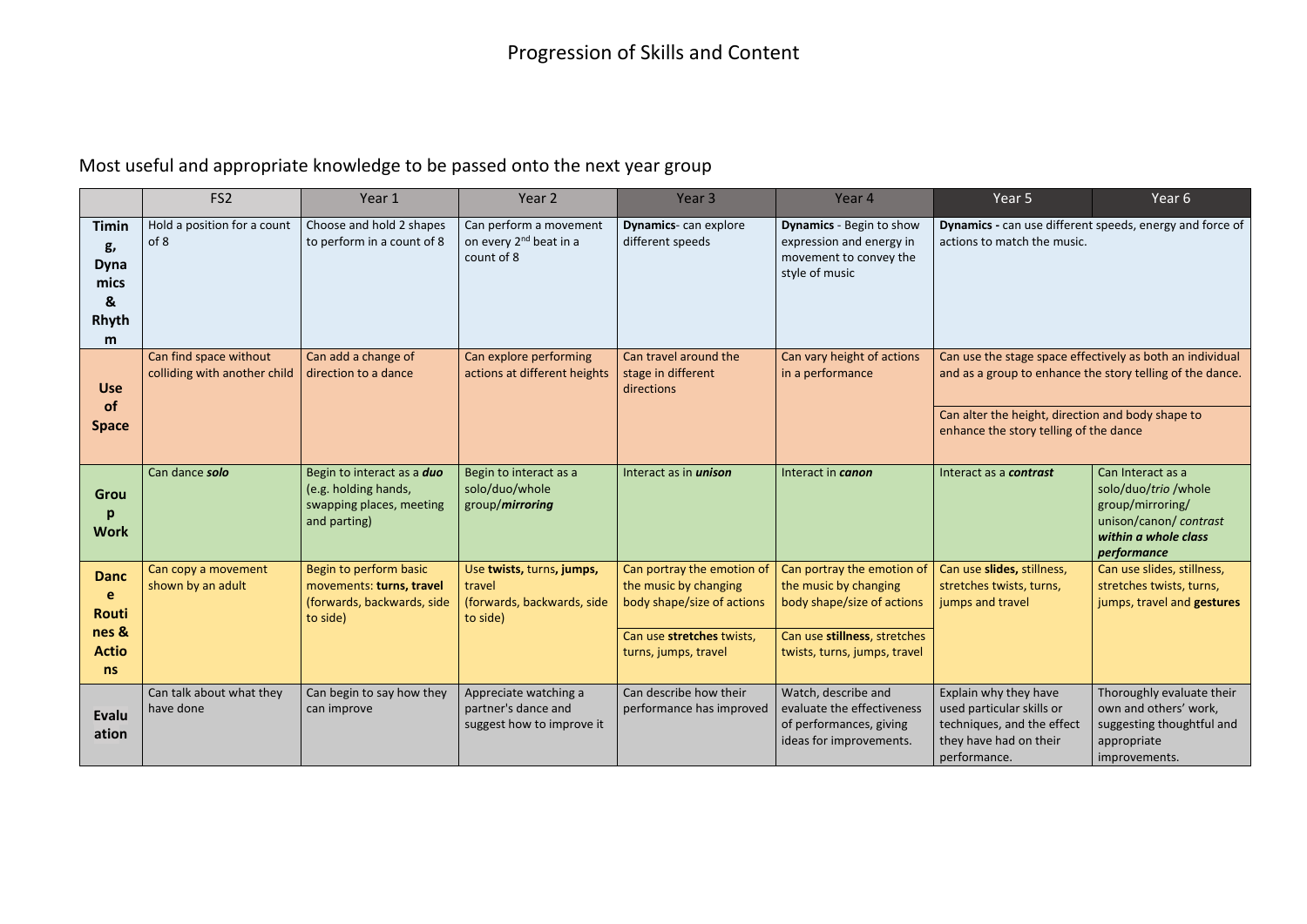|                                                                                    |                                                          | FS <sub>2</sub>                                                                   | Year 1                                                                                                                                                                | Year <sub>2</sub>                                                           | Year <sub>3</sub>                                                                                                                                     | Year 4                                                                                          | Year 5                                                                                                                                                                                                                                                | Year 6                                                                                                 |
|------------------------------------------------------------------------------------|----------------------------------------------------------|-----------------------------------------------------------------------------------|-----------------------------------------------------------------------------------------------------------------------------------------------------------------------|-----------------------------------------------------------------------------|-------------------------------------------------------------------------------------------------------------------------------------------------------|-------------------------------------------------------------------------------------------------|-------------------------------------------------------------------------------------------------------------------------------------------------------------------------------------------------------------------------------------------------------|--------------------------------------------------------------------------------------------------------|
|                                                                                    | <b>Shapes</b><br>and<br><b>Balances</b>                  | Balancing in a static<br>position                                                 | Kneeling balances<br>Can do 5 basic shapes:<br>straight, pike, tuck, star,<br>straddle                                                                                | Balances on apparatus<br>Balances with a partner<br>Front and back supports | Matching and contrasting<br>partner balances                                                                                                          | 1,2,3 and4 point balances<br>Balances with and against<br>a partner                             | Partner Body weight<br>balances<br>1,2,3 and4 point balances                                                                                                                                                                                          | Develop technique,<br>control and complexity of<br>part-weight partner<br>balances<br>Group formations |
|                                                                                    | <b>Travel</b><br>and<br><b>Linking</b><br><b>Actions</b> | <b>Bunny Hop</b><br><b>Tip Toe</b><br>Jump<br>Hop                                 | Hopscotch<br><b>Skipping</b><br>Galloping<br>Front support wheelbarrow<br>with partner                                                                                | T-lever<br><b>Scissor kick</b><br><b>Straight Jump Half Turn</b>            | Handstand<br>Cartwheel<br><b>Chassis Steps</b>                                                                                                        | Lunge into handstand<br>Lunge into cartwheel                                                    | Lunge into round off<br><b>Hurdle Step</b>                                                                                                                                                                                                            | Hurdle step into cartwheel<br>Hurdle Step into round off                                               |
| G<br>y<br>m                                                                        | <b>Rolls</b>                                             | Egg Roll<br><b>Pencil Roll</b>                                                    | <b>Teddy Bear Roll</b>                                                                                                                                                | <b>Crouched Forward Roll</b>                                                | Forward roll from standing<br><b>Tucked backward roll</b>                                                                                             | <b>Straddle forward roll</b><br><b>Backward roll to straddle</b>                                | Pike forward roll<br><b>Tucked backward roll</b>                                                                                                                                                                                                      | Dive forward roll<br>Backward roll to standing<br>pike<br>Pike backward roll                           |
| n<br>$\overline{a}$                                                                | <b>Jumps</b>                                             | <b>Straight Jump</b><br><b>Tuck Jump</b><br><b>Jumping Jack</b><br>Half Turn Jump | Cat spring                                                                                                                                                            | Cat spring to straddle                                                      | Star jump<br>Straddle jump<br>Pike jump<br>Straight jump half-turn<br>Cat leap                                                                        | Straight jump full-turn<br>Cat leap half-turn                                                   | Stag jump<br>Split leap                                                                                                                                                                                                                               | Split leap<br>Stag leap<br>Cat leap full-turn                                                          |
| S<br><b>Combina</b><br>ti<br>tion &<br>$\overline{C}$<br><b>Sequenc</b><br>es<br>S |                                                          | The child can combine 2 or<br>more basic movements and<br>balances together.      | Create sequences of 5 actions, including: rolls, basic shapes or<br>balances, in time with each other.                                                                |                                                                             | In groups, the child can create and perform multiple<br>sequences together that involve a variety of jumps,<br>movements, shapes, balances and turns. |                                                                                                 | Individually, the child can create a movement, balance<br>and shape sequence, showing control, form and<br>fluidity.<br>High achievers show a high level of timing and<br>synchronisation when combinations and sequences<br>are completed in groups. |                                                                                                        |
|                                                                                    |                                                          | Can talk about what they<br>have seen                                             | Can say which action they liked<br>the most in a sequence and<br>why                                                                                                  | Can say which action they liked<br>the most in a sequence and<br>why        | Compare and comment on<br>their own and other's<br>work-strengths and areas<br>for improvement                                                        | Compare and comment on<br>their own and other's work<br>-strengths and areas for<br>improvement | Can comment on and evaluate a gymnastics routine<br>used correct vocabulary, justifying why the composer<br>has created the routine in a particular way                                                                                               |                                                                                                        |
|                                                                                    | <b>Spatial</b><br><b>Awarene</b>                         | Can perform actions<br>without bumping into other<br>children                     | The child can create combinations and sequences that maximise<br>the space available as well as showing awareness and<br>coordination when working in smaller groups. |                                                                             | Individually, the child can create combinations and<br>sequences that use height and levels when performing.                                          |                                                                                                 | In a group, the child can maximise the use of height,<br>levels and space to increase the effectiveness of their<br>performance and their gymnastic skills.                                                                                           |                                                                                                        |
|                                                                                    | SS                                                       |                                                                                   |                                                                                                                                                                       |                                                                             |                                                                                                                                                       | High achievers can work closely together                                                        | understanding each other's movements. They have                                                                                                                                                                                                       |                                                                                                        |

# **understanding each other's movements. They have**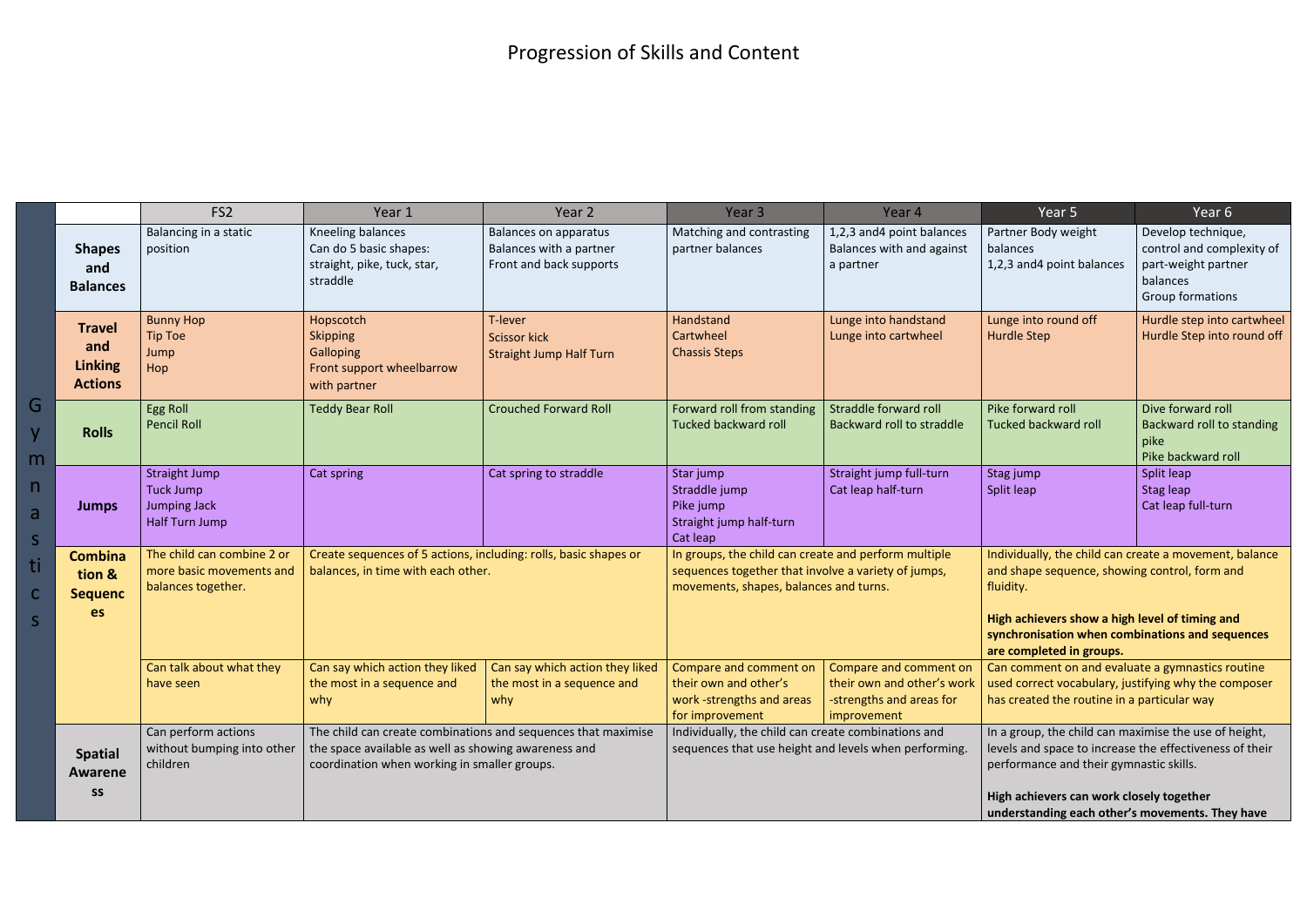### **the ability to perform in groups and use the dimensions of the area to portray emotions.**

|                                                          | FS <sub>2</sub>                                                            | Year 1                                                                                 | Year 2                                                                      | Year <sub>3</sub>                                                              | Year 4                                                              | Year 5                                                       | Year 6                                                                                              |
|----------------------------------------------------------|----------------------------------------------------------------------------|----------------------------------------------------------------------------------------|-----------------------------------------------------------------------------|--------------------------------------------------------------------------------|---------------------------------------------------------------------|--------------------------------------------------------------|-----------------------------------------------------------------------------------------------------|
| <b>Shapes</b><br>and<br><b>Balance</b><br>S.             | Balancing in a static position                                             | Kneeling balances<br>Can do 5 basic shapes:<br>straight, pike, tuck, star,<br>straddle | Balances on apparatus<br>Balances with a partner<br>Front and back supports | Matching and contrasting<br>partner balances                                   | 1,2,3 and4 point balances<br>Balances with and against a<br>partner | Partner Body weight<br>balances<br>1,2,3 and4 point balances | Develop technique, contro<br>and complexity of part-<br>weight partner balances<br>Group formations |
| <b>Travel</b><br>and<br><b>Linking</b><br><b>Actions</b> | <b>Bunny Hop</b><br><b>Tip Toe</b><br>Jump<br>Hop                          | Hopscotch<br>Skipping<br><b>Galloping</b><br>Front support wheelbarrow<br>with partner | T-lever<br><b>Scissor kick</b><br><b>Straight Jump Half Turn</b>            | Handstand<br>Cartwheel<br><b>Chassis Steps</b>                                 | Lunge into handstand<br>Lunge into cartwheel                        | Lunge into round off<br><b>Hurdle Step</b>                   | Hurdle step into cartwheel<br>Hurdle Step into round off                                            |
| <b>Rolls</b>                                             | Egg Roll<br><b>Pencil Roll</b>                                             | <b>Teddy Bear Roll</b>                                                                 | <b>Crouched Forward Roll</b>                                                | Forward roll from standing<br>Tucked backward roll                             | Straddle forward roll<br>Backward roll to straddle                  | Pike forward roll<br><b>Tucked backward roll</b>             | Dive forward roll<br>Backward roll to standing<br>pike<br>Pike backward roll                        |
| <b>Jumps</b>                                             | <b>Straight Jump</b><br><b>Tuck Jump</b><br>Jumping Jack<br>Half Turn Jump | Cat spring                                                                             | Cat spring to straddle                                                      | Star jump<br>Straddle jump<br>Pike jump<br>Straight jump half-turn<br>Cat leap | Straight jump full-turn<br>Cat leap half-turn                       | Stag jump<br>Split leap                                      | Split leap<br>Stag leap<br>Cat leap full-turn                                                       |
| <b>Combin</b><br>ation &<br><b>Sequenc</b><br>es         |                                                                            |                                                                                        |                                                                             |                                                                                |                                                                     |                                                              |                                                                                                     |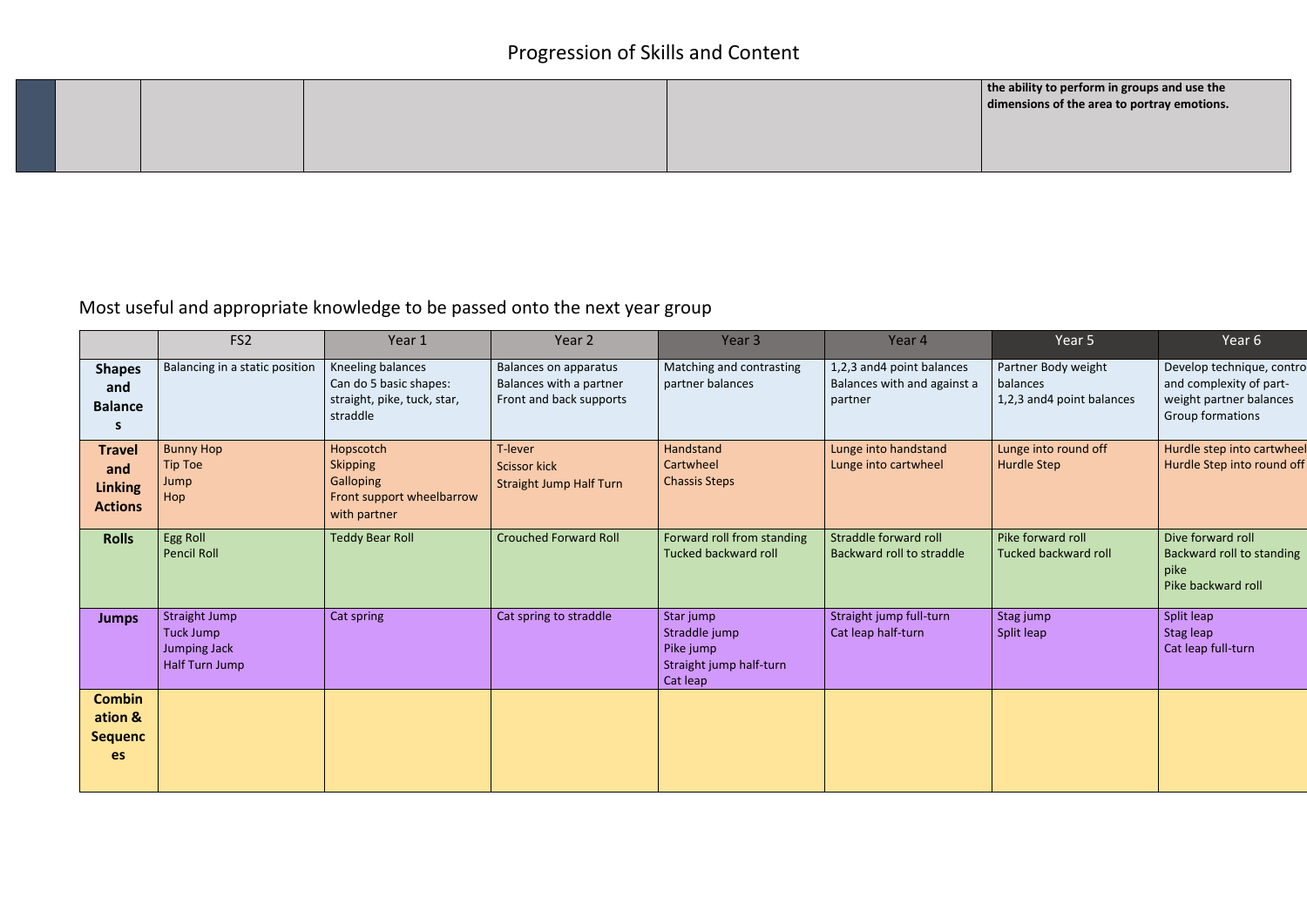| Spatial<br>Awaren |  |  |  |  |
|-------------------|--|--|--|--|
| ess               |  |  |  |  |
|                   |  |  |  |  |

| $\overline{O}$                                 |                          | FS <sub>2</sub> | Year 1 | Year 2 | Year <sub>3</sub>                                             | Year 4                                                                | Year 5                                                                                                         | Year 6                                                                                                                                     |
|------------------------------------------------|--------------------------|-----------------|--------|--------|---------------------------------------------------------------|-----------------------------------------------------------------------|----------------------------------------------------------------------------------------------------------------|--------------------------------------------------------------------------------------------------------------------------------------------|
| $\mathsf{u}$                                   | <b>Tech</b>              |                 |        |        | Can Identify Symbols used on<br>a key                         | Knows the roles within a team                                         | Can use a compass and a map                                                                                    | Understands survival planning                                                                                                              |
| $\mathsf{d}$                                   | nical<br><b>Skill</b>    |                 |        |        | Knows which way to hold a<br>map                              | Match the symbols on a key<br>to the environment                      | Can give and understand clear<br>instructions                                                                  | Uses precise language                                                                                                                      |
| $\mathbf O$                                    | <b>S</b>                 |                 |        |        | Knows what an orienteering<br>tag looks like                  |                                                                       | Understands 'the most<br>efficient path'                                                                       | Can apply 'the most efficient<br>path'                                                                                                     |
| $\mathbf{O}$<br>$\mathsf{r}$<br>$\overline{8}$ | <b>Orie</b><br>ntee      |                 |        |        | Can orientate themselves<br>around a short trail              | Can orientate themselves<br>around a short trail within a<br>set time | Can orientate themselves and<br>others around a trail with<br>increasing accuracy in the<br>most efficient way | Can orientate themselves and<br>others around a trail with<br>increasing accuracy in the<br>most efficient way when<br>under time pressure |
| A<br>$\mathsf{d}$                              | ring                     |                 |        |        |                                                               | Can recognise similarities<br>between courses.                        | Can begin to plan ahead with<br>a group to achieve a target                                                    | Can prepare 2 possible paths.<br>Choose and select the most<br>viable efficient path.                                                      |
| $\overline{\mathsf{V}}$<br>e                   |                          |                 |        |        | Can suggest which direction<br>to go within a small team.     | Can assign roles within a team                                        | Can use clear, precise<br>communication to quickly<br>relay information to a team                              | Can use clear, precise<br>communication to suggest<br>ideas and reply to others.                                                           |
| n<br>$\mathsf{u}$                              | <b>Tea</b><br>mw<br>ork  |                 |        |        |                                                               | Uses clear instructions to help<br>guide others                       |                                                                                                                | Can demonstrate leadership<br>qualities within a team $-$<br>organising roles, equipment<br>and planning                                   |
| e                                              | <b>Equi</b><br>pme<br>nt |                 |        |        | Can identify equipment that is<br>appropriate for an activity | Can select the most useful<br>equipment to a task                     | Choose the best equipment<br>needed to match with the<br>variable environment and<br>weather conditions.       | Can quickly select required<br>equipment that may be<br>needed considering<br>unforeseen potential hazards.                                |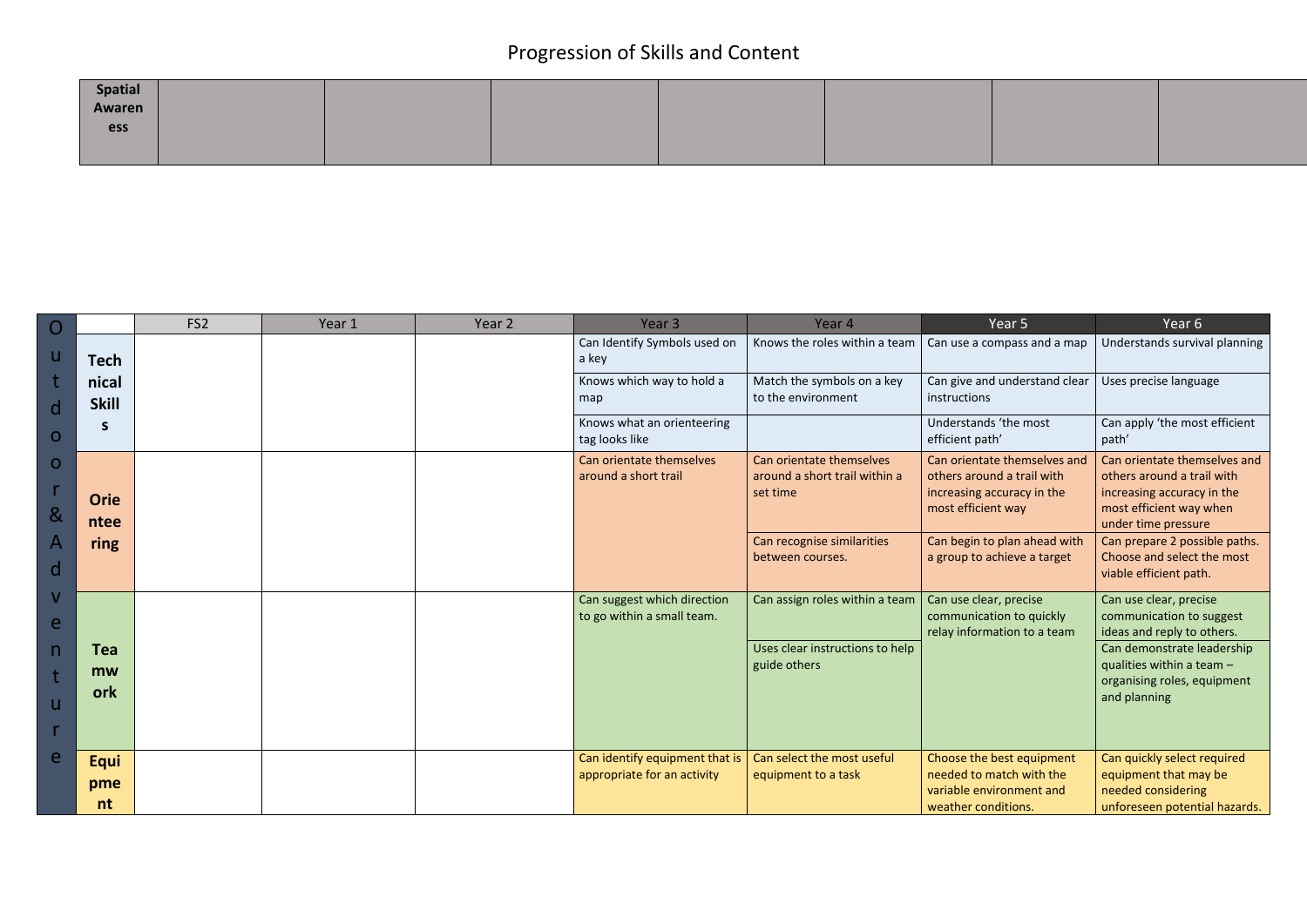| and<br><b>Plan</b><br>ning |  | Can keep equipment safe<br>during a task                               | Can look after the equipment<br>required by a specific role                                  | Understands the importance<br>of equipment and is<br>accountable for it                          |                                                                                                                                                     |
|----------------------------|--|------------------------------------------------------------------------|----------------------------------------------------------------------------------------------|--------------------------------------------------------------------------------------------------|-----------------------------------------------------------------------------------------------------------------------------------------------------|
| Eval<br>uati               |  | Can describe what worked<br>well and what could be better<br>next time | Describes the effectiveness of $\vert$ Can explain how they could<br>the roles within a team | have improved the time they<br>completed a course in,<br>discussing 'the most efficient<br>path' | Can evaluate their success of<br>a course, how they could<br>have worked better as a<br>team, most efficient path and<br>likely survival in extreme |
| on                         |  |                                                                        | Can explain their success<br>using clear language and<br>vocabulary                          | Can explain how equipment<br>improved the success of their<br>trail.                             | circumstances.                                                                                                                                      |

|                                                | FS <sub>2</sub> | Year 1 | Year 2 | Year 4<br>Year 3                                                                      |                                                                                      | Year 5                                                                                                         | Year 6                                                                                                        |
|------------------------------------------------|-----------------|--------|--------|---------------------------------------------------------------------------------------|--------------------------------------------------------------------------------------|----------------------------------------------------------------------------------------------------------------|---------------------------------------------------------------------------------------------------------------|
| <b>Tec</b><br>hnic<br>al<br><b>Skill</b><br>S. |                 |        |        | Can Identify Symbols used<br>on a key<br>Knows what an orienteering<br>tag looks like | Knows the roles within a<br>team<br>Match the symbols on a key<br>to the environment | Understands 'the most<br>efficient path'                                                                       | Understands survival<br>planning                                                                              |
| <b>Orie</b><br>ntee<br>ring                    |                 |        |        | Can orientate themselves<br>around a short trail                                      |                                                                                      | Can orientate themselves<br>and others around a trail<br>with increasing accuracy in<br>the most efficient way | Can prepare 2 possible<br>paths. Choose and select the<br>most viable efficient path.                         |
| <b>Tea</b><br>mw<br>ork                        |                 |        |        |                                                                                       | Can assign roles within a<br>team<br>Uses clear instructions to<br>help guide others |                                                                                                                |                                                                                                               |
| Equi<br>pme<br>nt &<br>Plan<br>ning            |                 |        |        |                                                                                       |                                                                                      |                                                                                                                | Can quickly select required<br>equipment that may be<br>needed considering<br>unforeseen potential<br>hazards |
|                                                |                 |        |        |                                                                                       | Describes the effectiveness<br>of the roles within a team                            | Can explain how they could<br>have improved the time                                                           |                                                                                                               |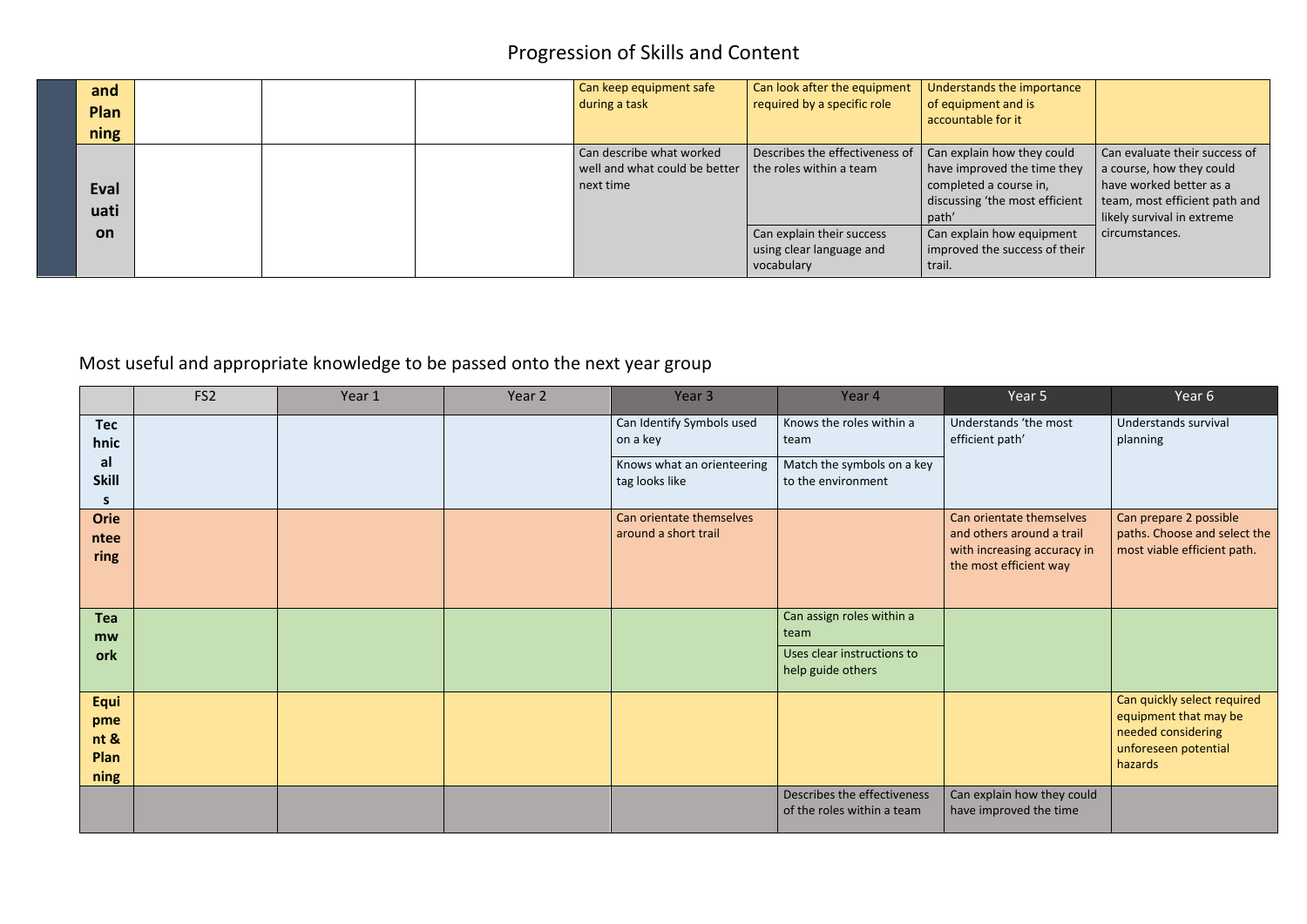| Eval         |  | Can explain their success | they completed a course in,             |  |
|--------------|--|---------------------------|-----------------------------------------|--|
| <b>Luati</b> |  | using clear language and  | discussing 'the most<br>efficient path' |  |
| on           |  | vocabulary                |                                         |  |

|                        |                     | FS <sub>2</sub>                                      | Year 1                                                                 | Year 2                                                                  | Year <sub>3</sub>                                                           | Year 4                                                                             | Year 5                                                                                                                             | Year 6                                                                                |
|------------------------|---------------------|------------------------------------------------------|------------------------------------------------------------------------|-------------------------------------------------------------------------|-----------------------------------------------------------------------------|------------------------------------------------------------------------------------|------------------------------------------------------------------------------------------------------------------------------------|---------------------------------------------------------------------------------------|
|                        |                     | Can stay significantly<br>active for up to 2 minutes | Can run for up to 4 minutes<br>without stopping                        | Can maintain and control<br>running for up to 6 minutes                 | Can maintain and control<br>running for up to 8 minutes                     | Can maintain and control<br>running for up to 10<br>minutes                        | Can maintain and control<br>running for up to 12<br>minutes                                                                        | Can maintain and control<br>running for up to 15 minutes                              |
|                        | Run<br>ning         | Can change their speed to<br>meet their environment  | Show difference in speed<br>between sprinting and<br>jogging           | Select the best pace for a<br>variety of distances                      | Can use arm and leg<br>extensions to improve<br>sprinting technique         | Can perform a relay hand<br>over                                                   | Can perform all 4 roles as<br>part of a relay team                                                                                 |                                                                                       |
|                        |                     | Can run in different<br>pathways                     | Can jog/ sprint in a straight<br>line in a straight line               | Run with basic technique<br>following a curved line                     | Can combine running with<br>jumping over hurdles                            | Utilise an effective sprint<br>finish 'dip'                                        | Can run a 400m race                                                                                                                | Can run a 800m race                                                                   |
| Α<br>th                |                     | Jump with 2 feet off the<br>floor and land safely    | Perform 4 basic jumps (2-<br>$2, 2 - 1, 1 - 1, 1 - 2)$                 | Can combine different<br>jumps together                                 | Can perform 1 footed and 2<br>footed take offs when<br>running              | Begin to perform a 'hop,<br>step and jump' standing<br>triple jump                 | Perform standing triple<br>jump with correct flight and<br>landing technique                                                       | Can combine a sprint and 'hop,<br>step and jump' take off to<br>perform a triple jump |
| le                     | Jum<br>ping         |                                                      | Controlled take-off and<br>landing                                     | Can perform a standing<br>long                                          | Can perform the correct<br>flight technique during a<br>standing long jump  | Can perform a standing<br>long jump with safe landing<br>without falling backwards | Can combine a sprint and<br>take off of a long jump                                                                                | Can perform an effective long<br>jump for distance                                    |
| $\overline{\text{CS}}$ |                     |                                                      | Jump as high as possible<br>and as far as possible                     | Knows leg muscles are the<br>prime force                                | Perform a safe standing<br>long jump landing on 2 feet                      | Can measure the distance<br>jumped                                                 | Can perform the correct<br>flight technique during a<br>long jump                                                                  | Can perform a standing high<br>jump using scissor kick action                         |
|                        |                     | Roll equipment along the<br>floor                    | Can throw an object<br>underarm at a static target                     | Can throw an object over<br>arm to a static target                      | Show increasing accuracy<br>and power when throwing<br>underarm and overarm | Perform a pull throw i.e.<br>javelin                                               | Perform a pull throw with<br>side on technique                                                                                     | Perform an effective pull throw<br>and follow through for distance                    |
|                        | <b>Thro</b><br>wing | Knows the arm is used to<br>throw objects            | Explore using power to<br>reach static targets at<br>different lengths | Throw with accuracy at<br>targets at different heights<br>and distances | Perform a push throw<br>i.e. chest pass                                     | Perform an over arm throw<br>for distance by twisting core<br>and side on stance   | Can use correct footwork to<br>increase power and<br>accuracy of throwing<br>(point front foot forward<br>and transferring weight) | Perform an over arm throw for<br>distance by using wrist<br>extension technique       |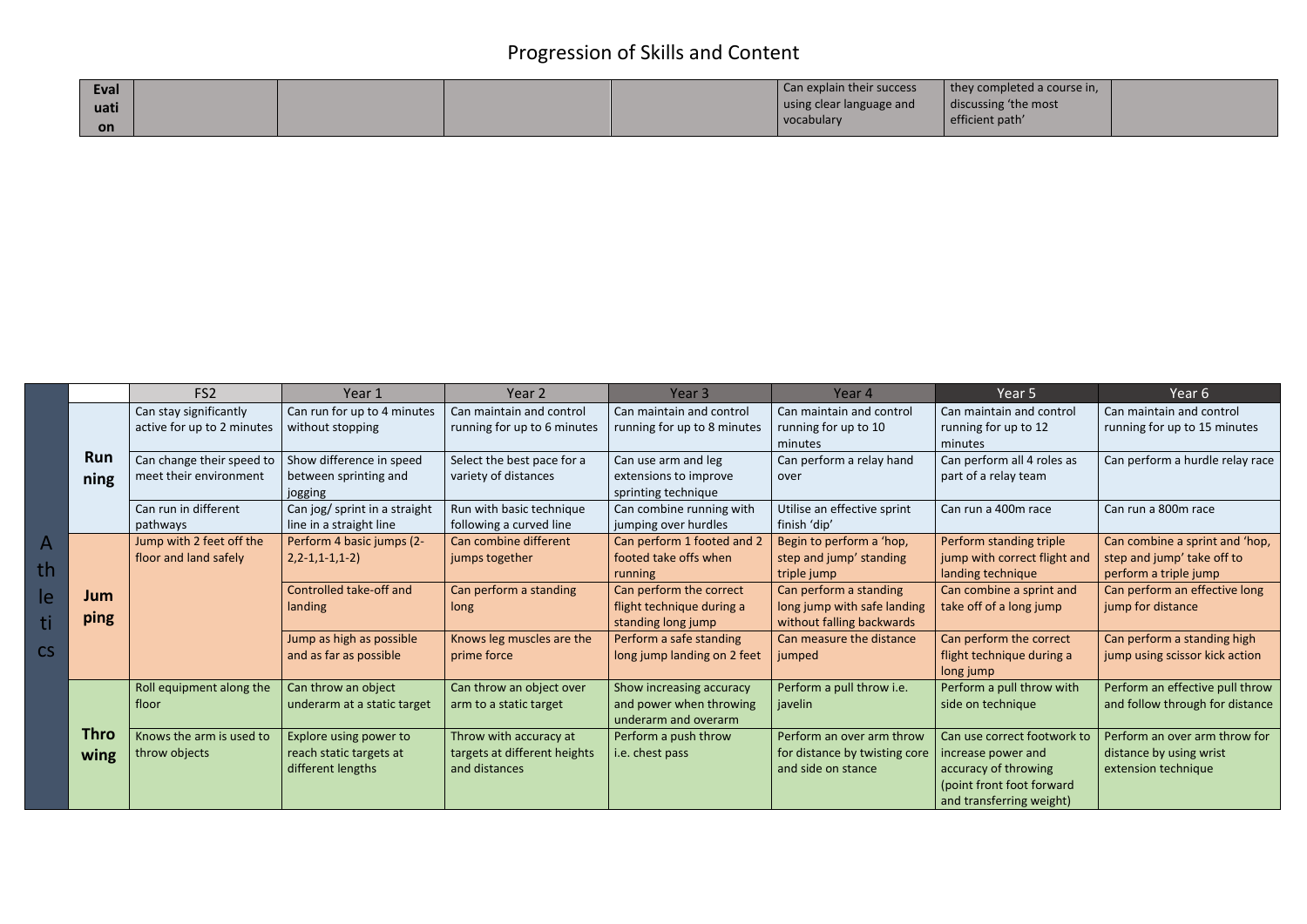|               | Describe how they feel   | Can describe how the body                                     | Recognise and describe      | Recognise and describe the  | Know some reasons for      | Know and understand the    | Carry out warm-ups and cool-                               |
|---------------|--------------------------|---------------------------------------------------------------|-----------------------------|-----------------------------|----------------------------|----------------------------|------------------------------------------------------------|
|               | when they are exercising | feels before and after                                        | how the body feels after    | effects of nutrition on the | warming up and cooling     |                            | reasons for warming up and   downs safely and effectively. |
|               |                          | exercise                                                      | different types of exercise | body during exercise        | down.                      | cooling down.              |                                                            |
| <b>Evalua</b> | Talk about what they did | Begin to say how they could $\vert$ Can suggest how a partner |                             | Can describe how their      | Watch, describe and        | Explain why they have used | Thoroughly evaluate their own                              |
| tion          | well                     | improve                                                       | could improve               | performance has improved    | evaluate the effectiveness | particular skills or       | and others' work, suggesting                               |
|               |                          |                                                               |                             |                             | of performances, giving    | techniques, and the effect | thoughtful and appropriate                                 |
|               |                          |                                                               |                             |                             | ideas for improvements.    | they have had on their     | improvements.                                              |
|               |                          |                                                               |                             |                             |                            | performance.               |                                                            |

|                     | FS <sub>2</sub>                                     | Year 1                                                       | Year 2                                             | Year <sub>3</sub>                                                          | Year 4                                                           | Year 5                                                                                                                     | Year 6                                                                                                                                                 |
|---------------------|-----------------------------------------------------|--------------------------------------------------------------|----------------------------------------------------|----------------------------------------------------------------------------|------------------------------------------------------------------|----------------------------------------------------------------------------------------------------------------------------|--------------------------------------------------------------------------------------------------------------------------------------------------------|
| Runnin<br>g         | Can change their speed to<br>meet their environment | Show difference in speed<br>between sprinting and<br>jogging | Select the best pace for a<br>variety of distances | Can combine running with<br>jumping over hurdles                           | Can perform a relay hand<br>over                                 | Can perform a 400m race                                                                                                    | Can perform a hurdle relay<br>race                                                                                                                     |
| <b>Jumpin</b><br>g  | Jump with 2 feet off the<br>floor and land safely   | Perform 4 basic jumps (2-<br>$2, 2 - 1, 1 - 1, 1 - 2)$       | Can perform a standing long                        | Can perform the correct<br>flight technique during a<br>standing long jump | Begin to perform a 'hop,<br>step and jump' standing long<br>jump | Can combine a sprint and<br>take off of a long jump<br>Perform the correct flight<br>and landing technique when<br>jumping | Can perform a standing hig<br>jump using scissor kick<br>action<br>Can combine a sprint and<br>'hop, step and jump' take o<br>to perform a triple jump |
| <b>Throwi</b><br>ng | Roll equipment along the<br>floor                   | Can throw an object<br>underarm at a static target           | Can throw an object over<br>arm to a static target | Perform a push throw<br>i.e. chest pass                                    | Perform a pull throw i.e.<br>javelin                             | Perform a pull throw with<br>side on technique                                                                             | Perform an effective pull<br>throw and follow through<br>for distance                                                                                  |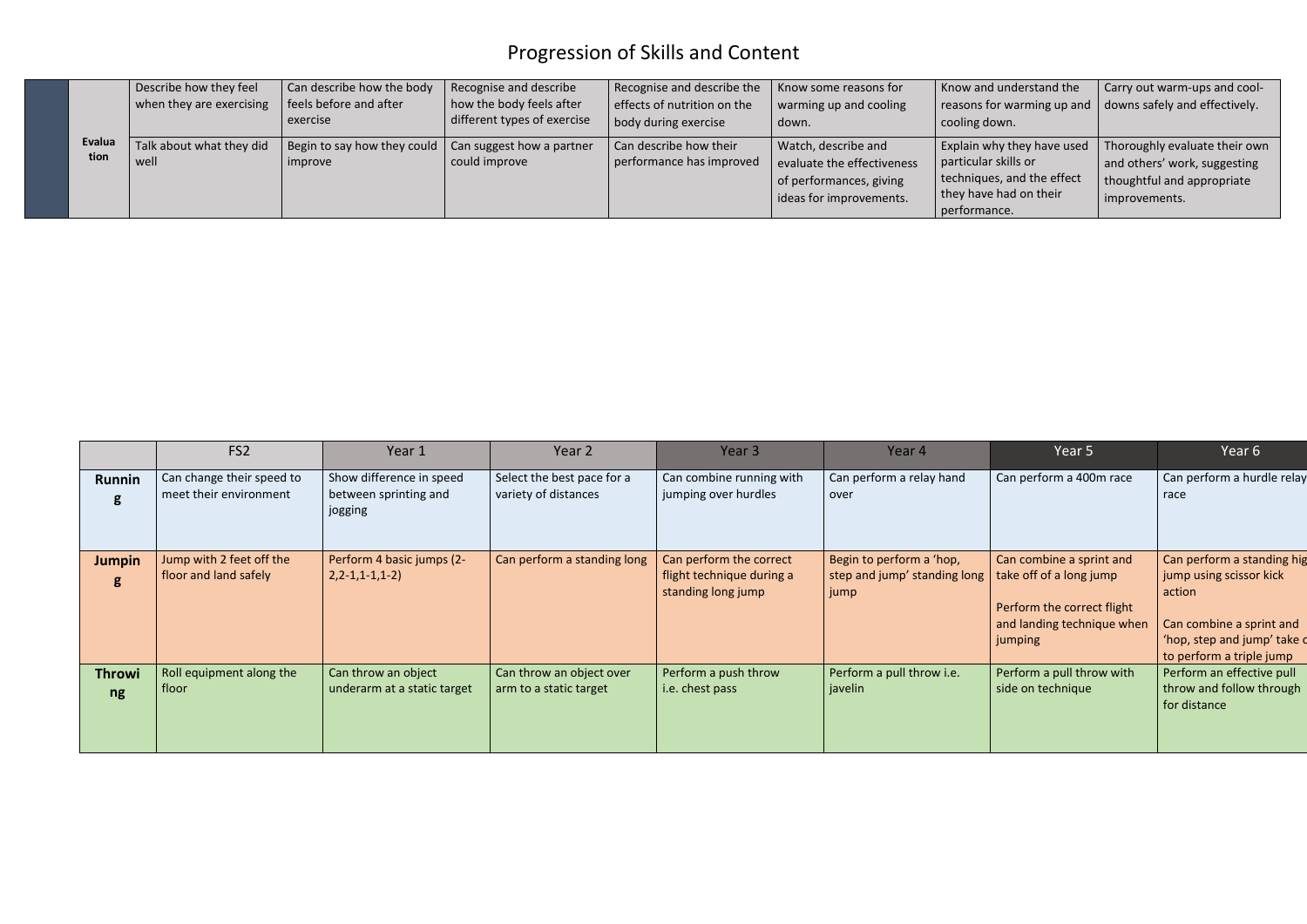| Evaluati<br>on | Describe how they feel when<br>they are exercising | Can describe how the body<br>feels before and after exercise | Recognise and describe how<br>the body feels after different<br>types of exercise | Recognise and describe the<br>$\vert$ effects of exercise on the body. $\vert$ | Know some reasons for<br>warming up and cooling down. | Know and understand the<br>reasons for warming up and<br>cooling down. | Carry out warm-ups and cool-<br>downs safely and effectively. |
|----------------|----------------------------------------------------|--------------------------------------------------------------|-----------------------------------------------------------------------------------|--------------------------------------------------------------------------------|-------------------------------------------------------|------------------------------------------------------------------------|---------------------------------------------------------------|
|----------------|----------------------------------------------------|--------------------------------------------------------------|-----------------------------------------------------------------------------------|--------------------------------------------------------------------------------|-------------------------------------------------------|------------------------------------------------------------------------|---------------------------------------------------------------|

|           |             | FS <sub>2</sub>       | Year 1                  | Year 2                 | Year <sub>3</sub>       | Year 4                  | Year 5                  | Year 6                  |
|-----------|-------------|-----------------------|-------------------------|------------------------|-------------------------|-------------------------|-------------------------|-------------------------|
| <b>St</b> |             | Roll equipment along  | Explore using power to  | Throw with accuracy at | Show increasing         | Perform an over arm     | Can use correct         | Perform an over arm     |
|           |             | the floor             | reach static targets at | targets at different   | accuracy and power      | throw for distance by   | footwork to increase    | throw for distance by   |
|           |             |                       | different lengths       | heights and distances  | when throwing           | twisting core and using | power and accuracy of   | using a wrist extension |
|           | Thr         |                       |                         |                        | underarm and overarm    | a side on stance        | throwing                | technique               |
| ki        | owi         |                       |                         |                        |                         |                         | point front foot        |                         |
|           |             |                       |                         |                        |                         |                         | forward and             |                         |
|           | ng          |                       |                         |                        |                         |                         | transferring weight)    |                         |
|           |             | Understand the arm is | Can throw an object     | Can throw an object    | Can throw underarm      | Can select the most     | Can bowl underarm at a  | Can bowl underarm       |
|           |             | used to throw objects | underarm at a static    | over arm to a static   | and over arm to a       | appropriate throw to    | static target           | with accuracy and       |
| g         |             |                       | target                  | target                 | moving target           | get a ball to a target  |                         | speed                   |
| 8         |             | Can balance a ball on | Can bounce a ball on a  | Can use a forehand     | Can use a blocking      | Can use a forehand      | Can move the body       | Can use a 2 handed      |
|           | <b>Batt</b> | a tennis racquet      | tennis racquet          | tennis swing           | technique to block a    | swing hit using a bat   | around a ball to hit it | batting action          |
|           | ing         |                       |                         |                        | moving ball using a bat |                         | where there is space    |                         |
|           |             |                       |                         |                        |                         |                         |                         |                         |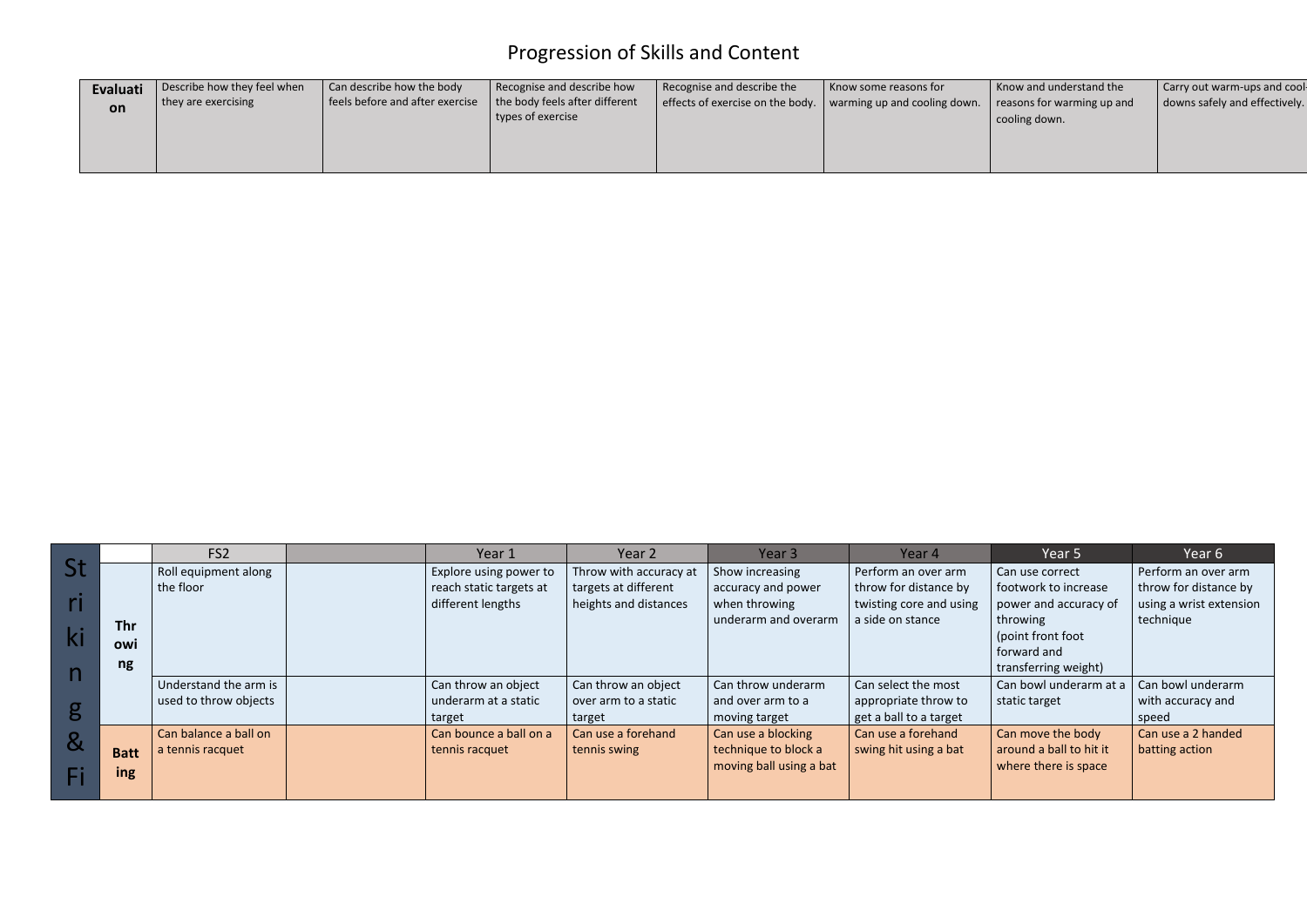| el<br>di<br>$\overline{\mathsf{n}}$<br>g | <b>Fiel</b><br>din<br>g | Can follow the path of<br>a rolling ball               | Can track a ball by<br>running next to it and<br>bring it back                         | Can track and stop a<br>moving ball by using<br>hands only                                                | Can track a rolling ball,<br>create a long barrier<br>base to stop the ball      | Can track a rolling ball<br>by anticipating<br>trajectory and create a<br>long barrier base                   | Can track a rolling ball<br>by anticipating<br>trajectory, creating a<br>long barrier base and<br>throw the ball<br>accurately to a team<br>mate | Can track a rolling ball<br>by anticipating<br>trajectory, create a long<br>barrier base then throw<br>the ball accurately to a<br>team mate who is most<br>likely to get a player<br>out. |
|------------------------------------------|-------------------------|--------------------------------------------------------|----------------------------------------------------------------------------------------|-----------------------------------------------------------------------------------------------------------|----------------------------------------------------------------------------------|---------------------------------------------------------------------------------------------------------------|--------------------------------------------------------------------------------------------------------------------------------------------------|--------------------------------------------------------------------------------------------------------------------------------------------------------------------------------------------|
|                                          |                         | Can throw a ball up to<br>themselves and catch         | Can catch a small ball<br>using a cupped hand<br>grip                                  | Can position the body<br>so a ball is always<br>travelling directly to<br>them when performing<br>catches | Can catch a ball<br>travelling above the<br>head                                 | Can use a low stance to<br>increase agility when<br>catching                                                  | Can catch using a single<br>cupped hand technique                                                                                                | Can use hands<br>independently to catch<br>on either side of the<br>body                                                                                                                   |
|                                          | Ga<br>me<br>und<br>erst | Can use and share<br>equipment safely<br>around others | Understands the<br>importance of throwing<br>accurately and with<br>correct power to a | Understands that an<br>underarm throw is used<br>for distance and under<br>arm for accuracy               | Can understand the<br>roles of the postmen,<br>batter, bowler and the<br>fielder | Can understand how to<br>score and deny points<br>in the 4 roles                                              | Understands the role of<br>the backstop                                                                                                          | <b>Understands all roles</b><br>and responsibilities in<br>striking and fielding<br>games.                                                                                                 |
|                                          | and<br>ing              |                                                        | partner                                                                                |                                                                                                           |                                                                                  |                                                                                                               | Knows when it is best<br>to run and when to stay<br>when scoring points                                                                          | They understand how<br>fielding positions can<br>affect the success rate<br>of the batters.                                                                                                |
|                                          | Eval<br>uati<br>on      | Talk about what they<br>did well                       | Begin to say how they<br>could improve                                                 | Can suggest how a<br>partner could improve                                                                | Can describe how their<br>performance has<br>improved                            | Watch, describe and<br>evaluate the<br>effectiveness of<br>performances, giving<br>ideas for<br>improvements. | Explain why they have<br>used particular skills or<br>techniques, and the<br>effect they have had on<br>their performance.                       | Thoroughly evaluate<br>their own and others'<br>work, suggesting<br>thoughtful and<br>appropriate<br>improvements.                                                                         |

|                                | FS <sub>2</sub>                   | Year 1                                             | Year 2                                             | Year <sub>3</sub>                                                                                   | Year 4                                                  | Year 5                                                                                                                              | Year 6                                                                            |
|--------------------------------|-----------------------------------|----------------------------------------------------|----------------------------------------------------|-----------------------------------------------------------------------------------------------------|---------------------------------------------------------|-------------------------------------------------------------------------------------------------------------------------------------|-----------------------------------------------------------------------------------|
| <b>Thr</b><br><b>OW</b><br>ing | Roll equipment along the<br>floor | Can throw an object<br>underarm at a static target | Can throw an object over<br>arm to a static target | Can throw underarm and<br>$\vert$ over arm to a moving target $\vert$ for distance by twisting core | Perform an over arm throw<br>and using a side on stance | Can use correct footwork to<br>increase power and<br>accuracy of throwing<br>(point front foot forward)<br>and transferring weight) | Perform an over arm throw<br>for distance by using a wrist<br>extension technique |